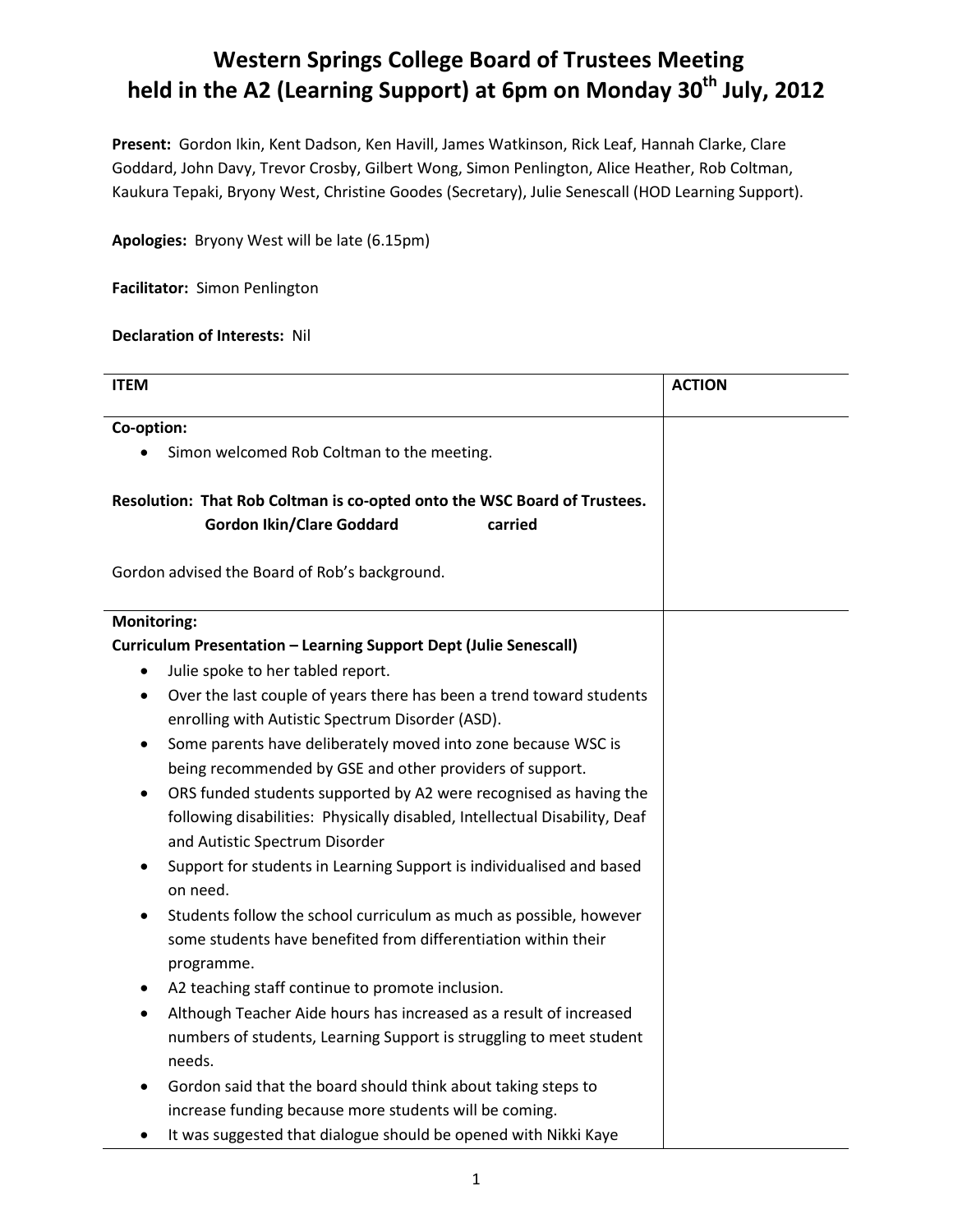| (MP) with regard to this subject.                                                                                                                                                                       |                    |
|---------------------------------------------------------------------------------------------------------------------------------------------------------------------------------------------------------|--------------------|
| Simon thanked Julie for attending the meeting.                                                                                                                                                          |                    |
|                                                                                                                                                                                                         |                    |
| <b>Strategic Discussion:</b>                                                                                                                                                                            |                    |
| <b>Master Plan</b>                                                                                                                                                                                      |                    |
| The master planning document has been received.                                                                                                                                                         |                    |
| Peter Davidson will meet with the Property Committee on Thursday<br>$\bullet$                                                                                                                           |                    |
| 2 <sup>nd</sup> August at 5.30pm to discuss this.                                                                                                                                                       |                    |
| Peter will then attend a special board meeting on Wednesday 8 <sup>th</sup>                                                                                                                             |                    |
| August at 6pm to present the Master Plan to the Board of Trustees.                                                                                                                                      |                    |
| This special meeting triggers subsequent meetings with the staff,<br>٠<br>parents etc.                                                                                                                  |                    |
| A public meeting has been scheduled for Thursday 23 <sup>rd</sup> August,<br>٠                                                                                                                          |                    |
| 7.30pm, in the Library.<br>Colleen Tebbutt from the Ministry has requested that the BOT                                                                                                                 |                    |
| ٠<br>provide confirmation by the end of August as to whether it does or                                                                                                                                 |                    |
| does not support the masterplan, so as to allow her time to prepare                                                                                                                                     |                    |
| her report to Head Office in Wellington.                                                                                                                                                                |                    |
| It would be beneficial if Peter presented to the whanau and James                                                                                                                                       |                    |
| will liaise on this.                                                                                                                                                                                    | James to organise  |
| <b>Resolution:</b><br>That the Board receive the oral report from Gordon Ikin (Chairperson) and<br>Ken Havill (Principal) concerning master planning outcomes.<br>Gordon Ikin / Gilbert Wong<br>carried |                    |
| <b>Master Plan</b>                                                                                                                                                                                      |                    |
| Ken disclosed that Peter Davidson said that the Ministry has said that                                                                                                                                  |                    |
| WSC "has to have" Pt Chevalier Kindergarten. Discussion ensued.                                                                                                                                         |                    |
| We need to know what we would be giving up. We need to know our                                                                                                                                         |                    |
| legal rights. Rob Coltman will investigate our legal rights.                                                                                                                                            | Rob to investigate |
| If we were to accommodate, Peter is to be asked what the sacrifice                                                                                                                                      |                    |
| would be. The board needs to look closely at the Master Plan.                                                                                                                                           |                    |
| This discussion is to be brought back to the next board meeting for a                                                                                                                                   |                    |
| decision.                                                                                                                                                                                               |                    |
| <b>Resolution:</b>                                                                                                                                                                                      |                    |
| That the Board determines a process for deciding its response to the                                                                                                                                    |                    |
| Ministry of Education's request that WSC accommodate the transfer of Pt                                                                                                                                 |                    |
| Chevalier Kindergarten to the college site.                                                                                                                                                             |                    |
| Simon Penlington / Ken Havill<br>carried                                                                                                                                                                |                    |
|                                                                                                                                                                                                         |                    |
| 7.15pm: Break                                                                                                                                                                                           |                    |
|                                                                                                                                                                                                         |                    |
|                                                                                                                                                                                                         |                    |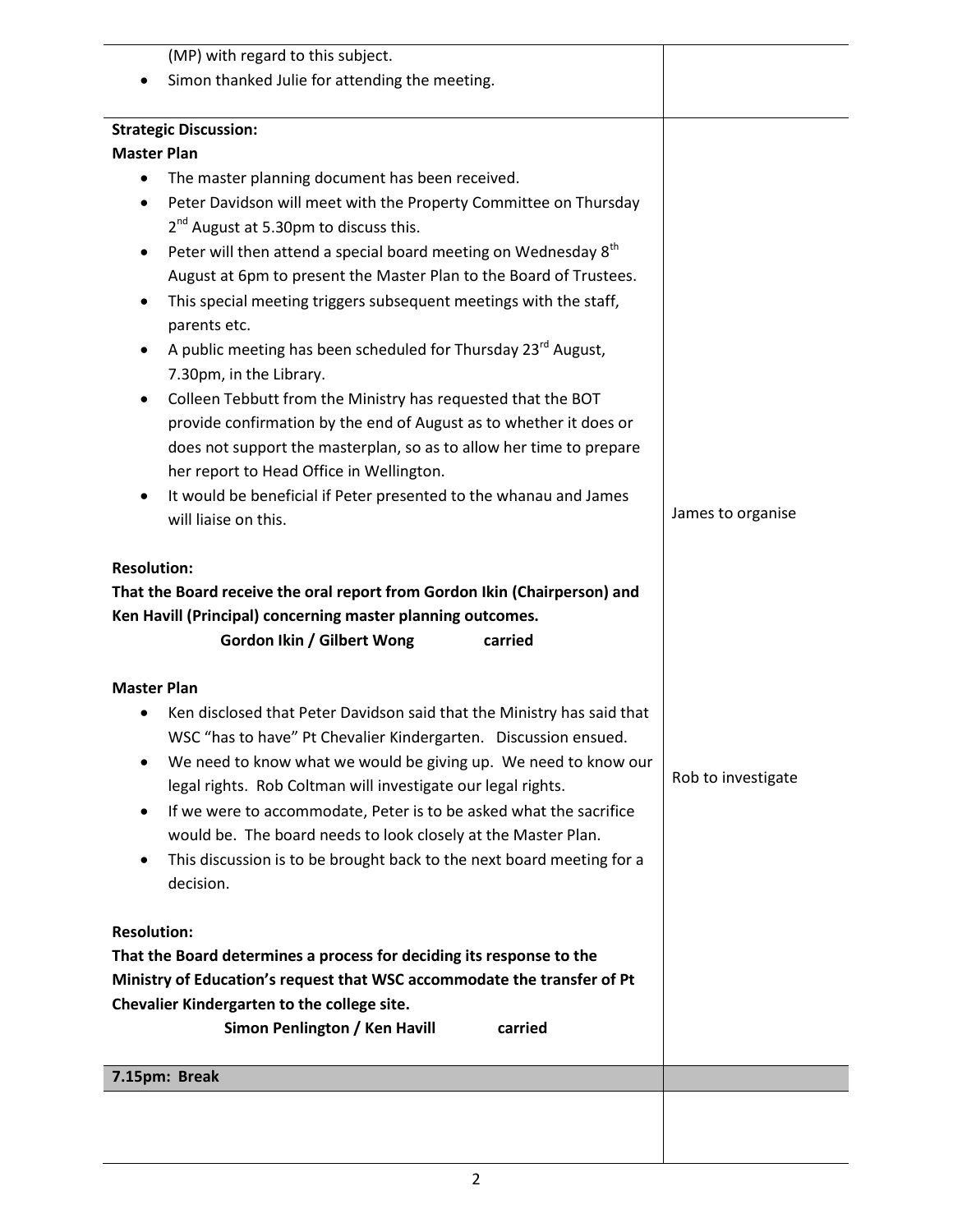| <b>Strategic Discussion:</b>                                                                     |                            |
|--------------------------------------------------------------------------------------------------|----------------------------|
| <b>School Rebuild - Communication Plan</b>                                                       |                            |
| Gilbert said there was a need to work out a strategy for<br>$\bullet$                            |                            |
| communication.                                                                                   |                            |
| Ken said there was a process that was being worked through of                                    |                            |
| Vision, Pedagogy, Design. The Teacher only Day on August 20 <sup>th</sup> has                    |                            |
| been put aside to bring this all together.                                                       |                            |
| Students needed to be communicated with in regard to the progress                                |                            |
| on the rebuild.                                                                                  |                            |
| Bryony would like to see a hard copy of the newsletter in staff pigeon<br>٠                      |                            |
| holes so that discussions on progress could be entered into with<br>students at form class time. |                            |
| Ken suggested forming a task group to lead the communications                                    | <b>Communications Task</b> |
| strategy until the school rebuild was completed. This group is to                                | Group to meet              |
| comprise of Gilbert, Ken, Gordon, Kent and Hannah. A date for this                               |                            |
| first meeting has now been confirmed as $8th$ August after the special                           |                            |
| board meeting arranged for Peter to present the Master Plan.                                     |                            |
| <b>Resolution:</b>                                                                               |                            |
| That the Board consider the need for a comprehensive communications                              |                            |
| plan to inform and engage with the range of stakeholder communities                              |                            |
| concerning the redevelopment of the school.                                                      |                            |
| <b>Gilbert Wong / Hannah Clarke</b><br>carried                                                   |                            |
|                                                                                                  |                            |
| <b>Policy Review:</b>                                                                            |                            |
| <b>Crisis Management and Procedures</b>                                                          |                            |
| <b>Resolution:</b>                                                                               |                            |
| That the draft Crisis Management Policy be ratified.                                             |                            |
| Alice Heather / Simon Penlington<br>carried                                                      |                            |
| <b>Monitoring:</b>                                                                               |                            |
| 8.10pm:                                                                                          |                            |
| Simon Penlington moved that the meeting move into committee to protect                           |                            |
| the privacy of individuals.                                                                      |                            |
| Simon Penlington / Gilbert Wong<br>carried                                                       |                            |
| 8.20pm:                                                                                          |                            |
| The matter having been dealt with satisfactorily, Simon moved that the                           |                            |
| meeting move out of committee.                                                                   |                            |
| Simon Penlington / Gilbert Wong<br>carried                                                       |                            |
| Simon acknowledged the death on Saturday morning of a student<br>$\bullet$                       |                            |
| from WSC. Ken outlined the process that had taken place at the                                   |                            |
| school over the weekend to deal with this.                                                       |                            |
| Gordon informed the board that the WSC Development Trust now<br>٠                                |                            |
| has charitable status. Ken and Gordon are both trustees due to their                             |                            |